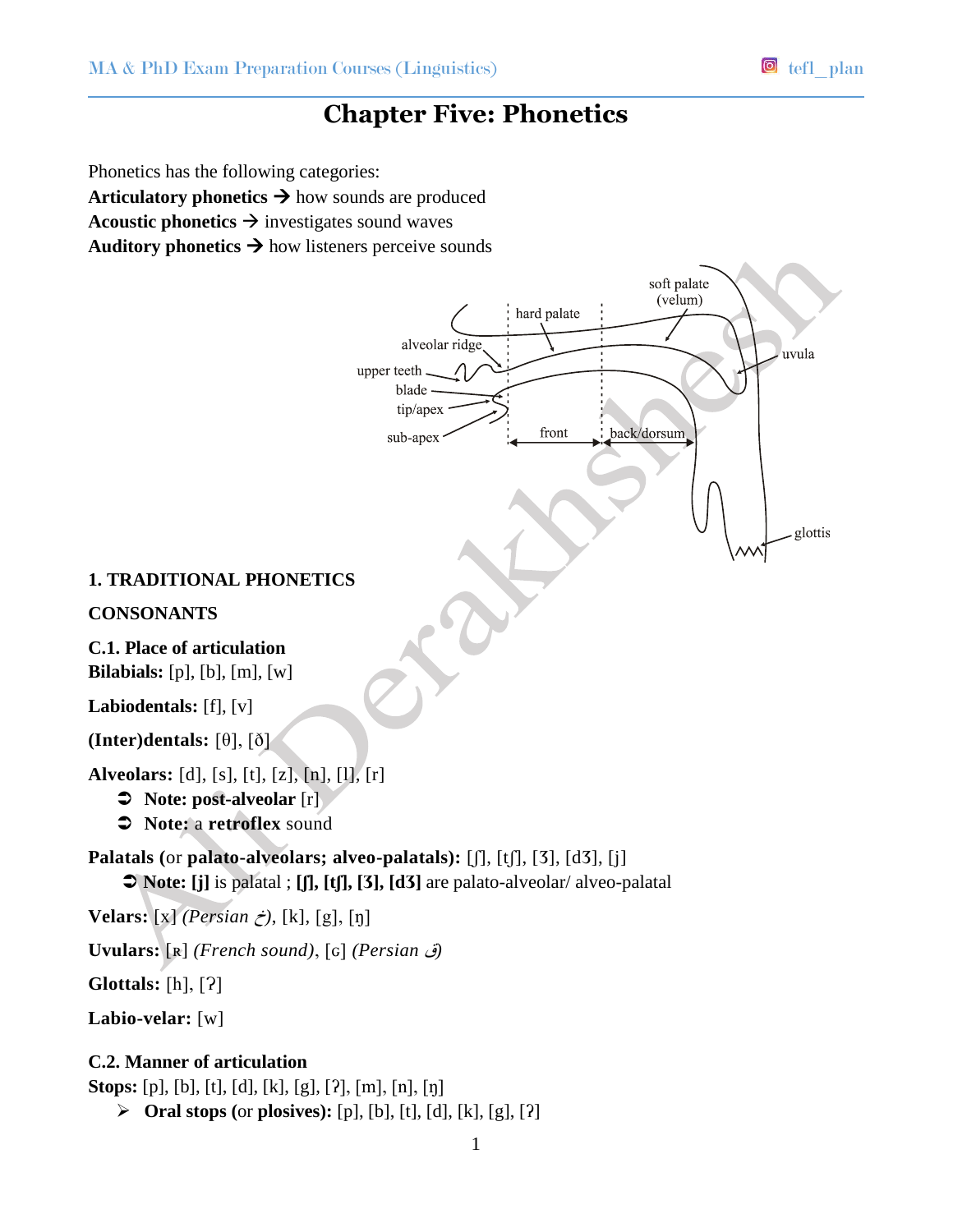$\triangleright$  **Nasal stops:**  $[m], [n], [n]$ 

**Fricatives:** [f], [v], [ð], [θ], [s], [*z*], [ʃ], [3], [h], [x] (*Persian*  $\zeta$ )

**Affricates:** [tʃ], [dӠ]

**Approximants:** [r], [l], [w], [j], [h]

- $\triangleright$  **Liquids:** [r], [l]
- **Glides:** [w], [j], [h]

**Tap:**  $\lceil \frac{n}{\rho} \rceil$ 

**Flap:** [ɽ]

**Trill:** [ʀ]

# **C.3. Voiced vs. voiceless**

**Voiceless** (or **fortis**)  $\rightarrow$  vocal cords are spread apart, the air from the lungs passes between them unimpeded

**Voiced** (or **lenis**)  $\rightarrow$  vocal cords are drawn together, the air from the lungs repeatedly pushes them apart as it passes through, creating a vibration effect

## **VOWELS**

**V.1. High vs. low**

**V.2. Front vs. back**

| FRONT | <b>CENTER</b>       | <b>BACK</b> |             |
|-------|---------------------|-------------|-------------|
|       |                     | u           | <b>HIGH</b> |
|       |                     | 75          |             |
| e     | д<br>$\frac{1}{26}$ |             | <b>MID</b>  |
|       | ε                   | $\Omega$    |             |
|       |                     |             |             |
|       | æ                   | a           | LOW         |
|       |                     |             |             |

## **V.3. Tense vs. lax**

| <b>Tense</b> | Lax                   |
|--------------|-----------------------|
| [i]          | $[1]$                 |
| [e]          | $[\epsilon]$          |
| [u]          | $[\sigma]$            |
| [o]          | $\lceil \circ \rceil$ |

 $\sqrt{2}$ 

## **V.4. Lip position**

whether the lips are rounded, spread or neutral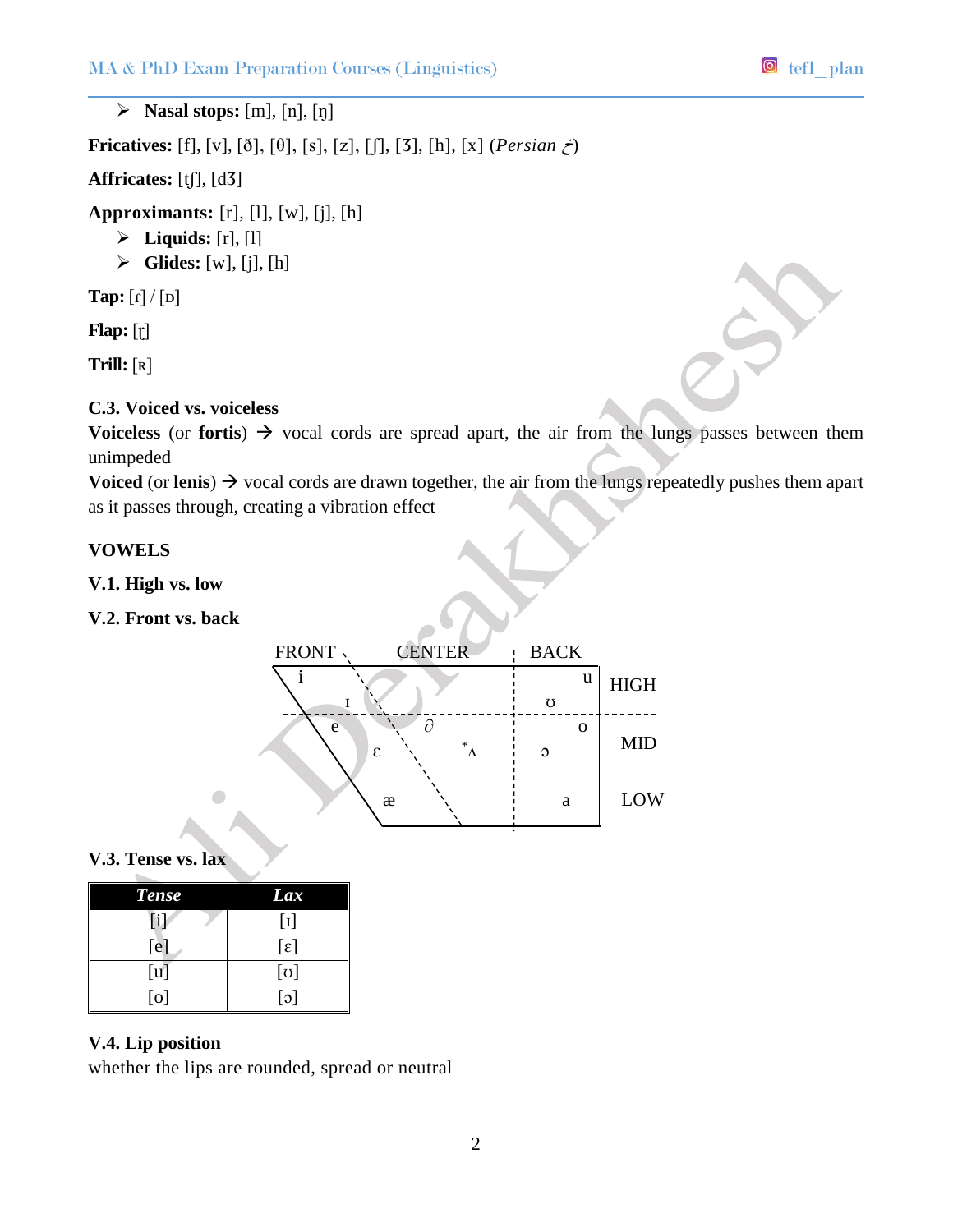In English, there are three **diphthongs**: [aɪ]/[aj] as in *bright*, [aʊ]/[aw] as in *about*, and [ɔɪ]/[ɔj] as in *noise*.

## **2. SYSTEMATIC PHONETICS**

## **CONSONANTS AND VOWELS**

**a) Anterior** sounds  $\rightarrow$  [labials], [dentals], [alveolars]

**b**) **Coronal** sounds  $\rightarrow$  [dentals], [alveolars], [palatals]

**c, d, e) [high], [low], [back]**

| <b>Phonetic Features</b> | <b>Sound Segments</b>                         |
|--------------------------|-----------------------------------------------|
| $[+high]$                | [k], [g], [ŋ], [ʃ], [3], [tʃ], [d3], [w], [j] |
| $+$ low J                | [h]                                           |
| $[+back]$                | [k], [g], [n], [w]                            |

# **3. MAJOR PHONETIC CLASSES**

## **3.1. Vocalic vs. consonantal**

**Vocalic** sounds  $\rightarrow$  [vowels] and [liquids]

**Consonantal** sounds  $\rightarrow$  [liquids], [oral stops], [nasal stops], [fricatives], [affricates]

# **3.2. Continuant vs. non-continuant**

**Continuant** sounds  $\rightarrow$  [fricatives], [glides], [liquids] and [vowels]

**Non-continuant** sounds  $\rightarrow$  [oral stops], [nasal stops] and [affricates]

# **3.3. Sonorant vs. obstruent**

**Sonorant** sounds  $\rightarrow$  [vowels], [glides], [liquids] and [nasals]

**Obstruent** sounds  $\rightarrow$  [oral stops], [fricatives] and [affricates]

**3.4. Sibilant**  $[s], [z], [\int], [3], [t], [d3]$ 

**3.5. Strident**  $[s], [z], [\int], [3], [t], [d3], [f], [v]$ 

# **4. PROSODIC FEATURES**

Elements of language that may not be encoded by grammar or by choice of vocabulary

**Pitch**  $\rightarrow$  how fast the vocal cords vibrate